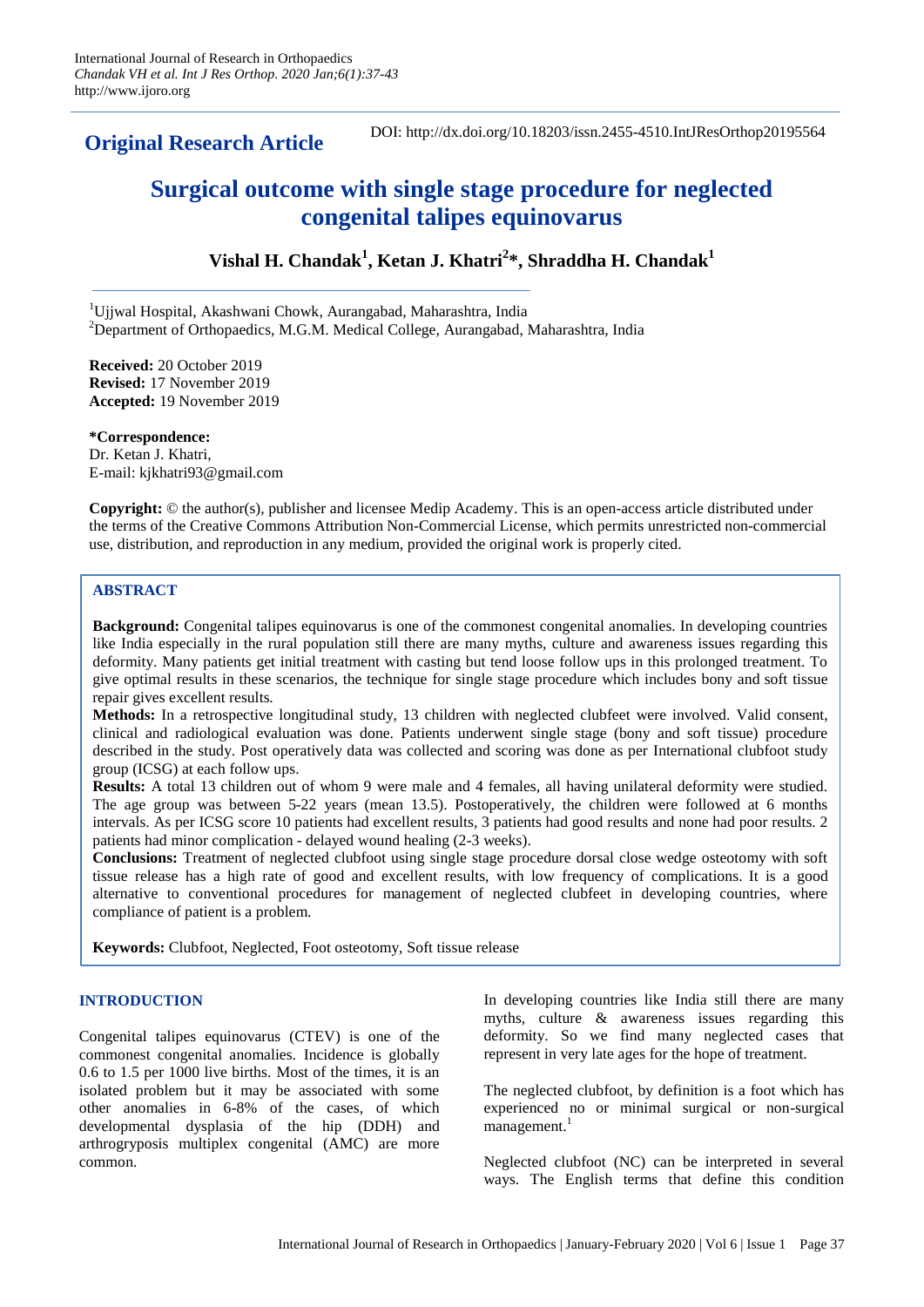(neglected, resistant, or relapsed clubfoot) include the likely related situations of no treatment; inadequate, insufficient, or discontinued treatment; resistant cases (most often syndromic or teratologic); or relapsed and refractory to traditional treatments, whether conservative or surgical.<sup>2</sup>

NC is a common problem in developing or underdeveloped countries. Approximately 80% of children with congenital clubfoot (CCF) are born in developing countries, many of those with limited and/or late access to the healthcare system and trained specialists for treatment.<sup>3</sup>

Neglected CTEV is common problem in rural area due to lack of health education, awareness and socioeconomic factors related to it. Many patients get initial treatment with casting but tend loose follow ups in this prolonged treatment. Often times many patients don't follow the bracing protocol which again leads to relapse. In our demography patients come in delayed stages of neglect with severe equino cavo varus deformities. The presentation age may vary from 1 year to 25 years of age.

Management of these patients is challenging in terms of compliance to the treatment, follow ups & spillage protocols. Usually they are not willing for prolonged treatment like JESS or Ilizarov correction and demand for single stage procedure.

Conventional soft tissue/bony procedure do not suffice and they require combination of procedures to get maximum results in single stage surgery. Only bony procedures have risk of AVN, early arthritis and stiffness. Only soft tissue procedures lack to give results for remaining bony deformations. To tackle all these problems and give best possible results in this scenario, the technique for single stage procedure which includes bony and soft tissue repair gives excellent results, we have taken care to preserve cosmetic by using small incisions.

The aim of this study is to provide a single stage procedure for the cases of relapse/neglected clubfoot and study its outcome.



**Figure 1: (A) 14 yr old male with left unilateral neglected clubfoot; (B) 8 months after surgery with adequate correction and child able to perform daily routine activities like squatting.**

#### **METHODS**

This is retrospective longitudinal study conducted at Ujjwal paediatric orthopaedic hospital for 3 years from October 2016- September 2019. A total of 13 children of age between 5-25 years (mean 13 years) were studied for 6 months to 3 years (mean 13 months) who underwent soft tissue and bony procedure in single sitting.

Inclusion criteria were relapse clubfeet children with Grade III, IV deformities (Dimeglio et al). 4

The patients with neurological clubfeet and age below 5 years were excluded from the study.

Data collected with predesigned protocol of valid consent, clinical & radiological evaluation and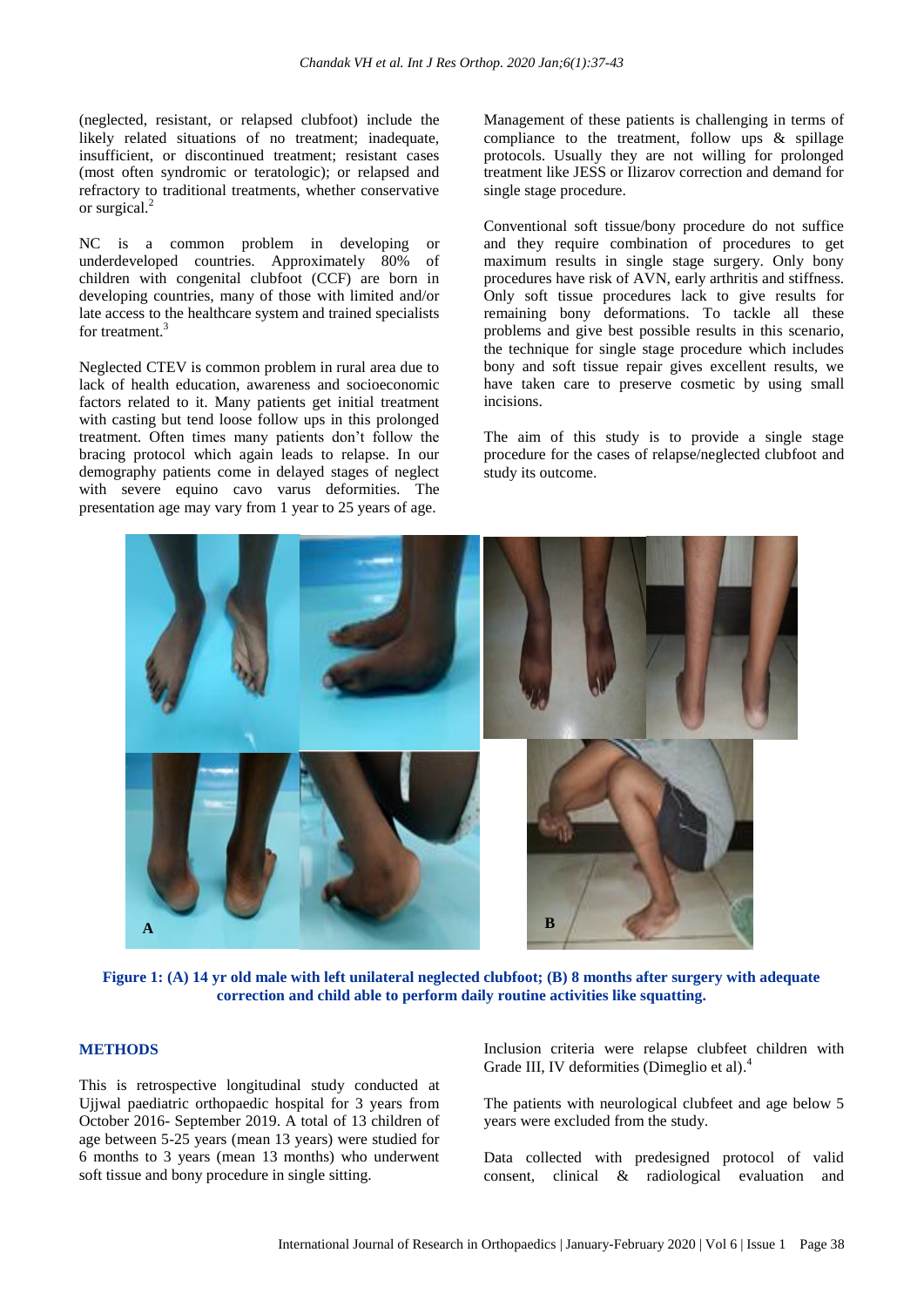socioeconomic characteristics. All studies were done as per International clubfoot study group (ICSG) and Bensahel et al at each follow ups.<sup>4</sup>

Preoperative and post ability of squatting was observed along with length of foot. Postoperative pain duration and time to regain maximum functional abilities recorded. All procedures were done on single foot at a single sitting.

#### *Operative technique*

All surgeries are done under regional anaesthesia - spinal/ epidural anaesthesia. The patient is placed supine; tourniquet is applied and inflated with adequate pressure, after proper painting and draping. Percutaneous plantar fascia is released with no.15 blade correcting the cavus deformity. Tendoachilles Z plasty is done with postero medial incision which helps to unlock heel. To get optimal release of ankle equines, posterior capsular release is done.



**Figure 2: (A) 10 yr old girl with right unilateral neglected clubfoot; (B) 1 year follow up after surgery performing painless activities.**



**Figure 3: (A) Tendo achilles Z- plasty done with postero medial incision; (B) medial transverse incision over TN joint (1.5 cm) to release TN capsule; (C) tibialis anterior tendon harvested from insertion over navicular bone; (D) lateral oblique incision over cuboid bone.**

Through medial transverse incision over TN joint extending to navicular bone TN joint capsule release is done. Tibialis anterior tendon (full thickness) is harvested by releasing its insertion over navicular bone.

Lateral oblique incision is taken over dorsolateral aspect of foot (parallel to crease) to expose cuboid. Dorsal soft tissues with neurovascular structures are lifted and preserved with thin periosteal elevator. Using special mini saw, a dorsal closing wedge (1 cm) osteotomy of cuboid and lateral cuneiform is performed through lateral incision and 1st, 2nd cuneiform osteotomy through medial incision by apex of wedge facing plantar.

The harvested tibialis anterior tendon is routed to lateral aspect of foot and buried in lateral cuneiform with tendon fixed over planter side over a button. Wedge closed and fixed with two k wires whose ends are kept outside the skin. The wounds are closed in layers after looking for adequate foot correction. Thigh foot angle and foot progression angles checked on table and plan for tibial derotation osteotomy made. Supramalleolar small anterior incision made and percutaneous subperiosteal osteotomy of tibia done. Derotation of 10-15 degrees achieved by externally rotating the distal tibia, fixation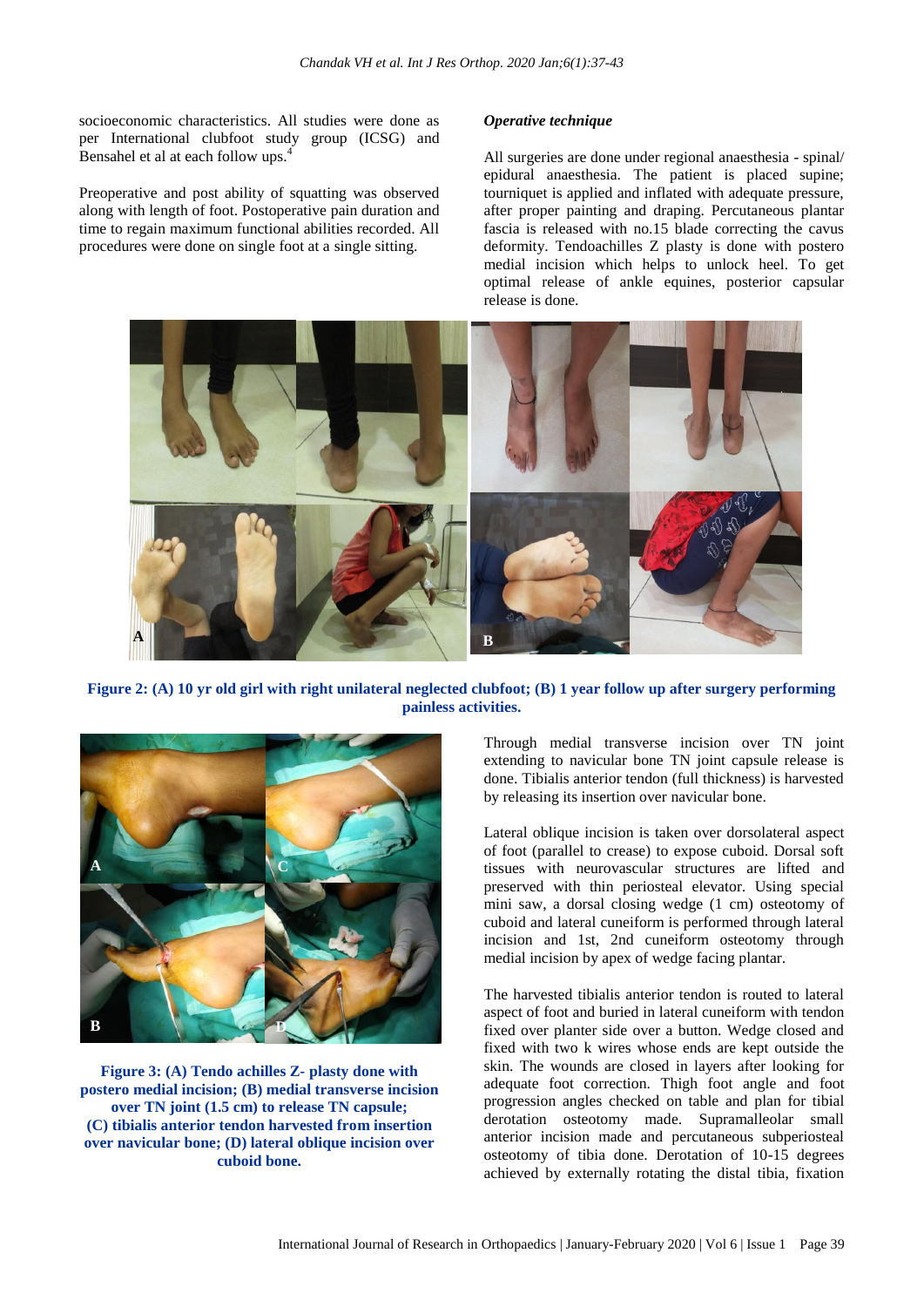with crossed K wires under vision of image intensifier. The wound closed in layers and sterile dressing is done.

#### *Post-operative management*

Above knee loose cast given to maintain correction, the cast changed on post op day 3 to check wounds. This plaster removed after 1 month, X-rays done for seeing union. After confirming union, k wires were removed.

Below knee walking cast was given for 3 weeks. This is followed by splints (orthosis) for 6 months.

Clinical examination to check correction, outcomes was done as per preformed protocol.

Post op X-rays for radiological evaluation done for confirming outcomes.



**Figure 4: (A) Pre op radiograph suggesting bony deformity; (B) post op radiograph showing osteotomy with k wire fixation; (C) 6 months post op radiograph showing correction of deformity.**

# **RESULTS**

A total 13 children out of whom 9 (69.23%) were male and 4 (30.77%) were female, all having unilateral deformity were studied.

## **Table 1: Distribution according to gender.**

| <b>Sex</b>   | Number of patients | Percentage $(\% )$ |
|--------------|--------------------|--------------------|
| <b>Male</b>  | 09                 | 69.23              |
| Female       | 04                 | 30.77              |
| <b>Total</b> |                    | 100                |

The age of the patients was between 5-22 years (mean  $13.5 \pm 5.84$ ) years.

Among 13 children 06 were of the neglected type and 07 were of the relapsed type.

#### *Pre operative evaluation*

Of 13 feet, 03 were classified as grade III & 10 were grade IV deformity of Dimeglio's clubfoot classification. All were walking on deformed feet and were not able to squat.

## **Table 2: A classification scheme for clubfoot by Dimeglio et al.**

| <b>Grade</b> | <b>Type</b> | <b>Score</b>               | No. of feet |
|--------------|-------------|----------------------------|-------------|
|              | Benign      | ⊂⁄                         |             |
|              | Moderate    | $5$ to $< 10$              |             |
| Ш            | Severe      | 10 to $<$ 15               | $\Omega$    |
| rv           | Very Severe | 15 to $\langle 20 \rangle$ |             |



#### **Figure 5: Distribution according to Dimeglio classification.**

#### *Intra operative evaluation*

Average time for surgery was 75*±*15 minutes. No intra op or immediate post op complication happened.

## *Post operative evaluation*

The follow up ranged from 4 months to 48 months (mean 26 months). Results categorised as per ICSG in excellent, good and poor categories.

None of the child had non-union, neurovascular complications. Delayed healing happened in two cases due to skin edge necrosis. Pin track infection noted in one case which resolved with oral antibiotics. Walking was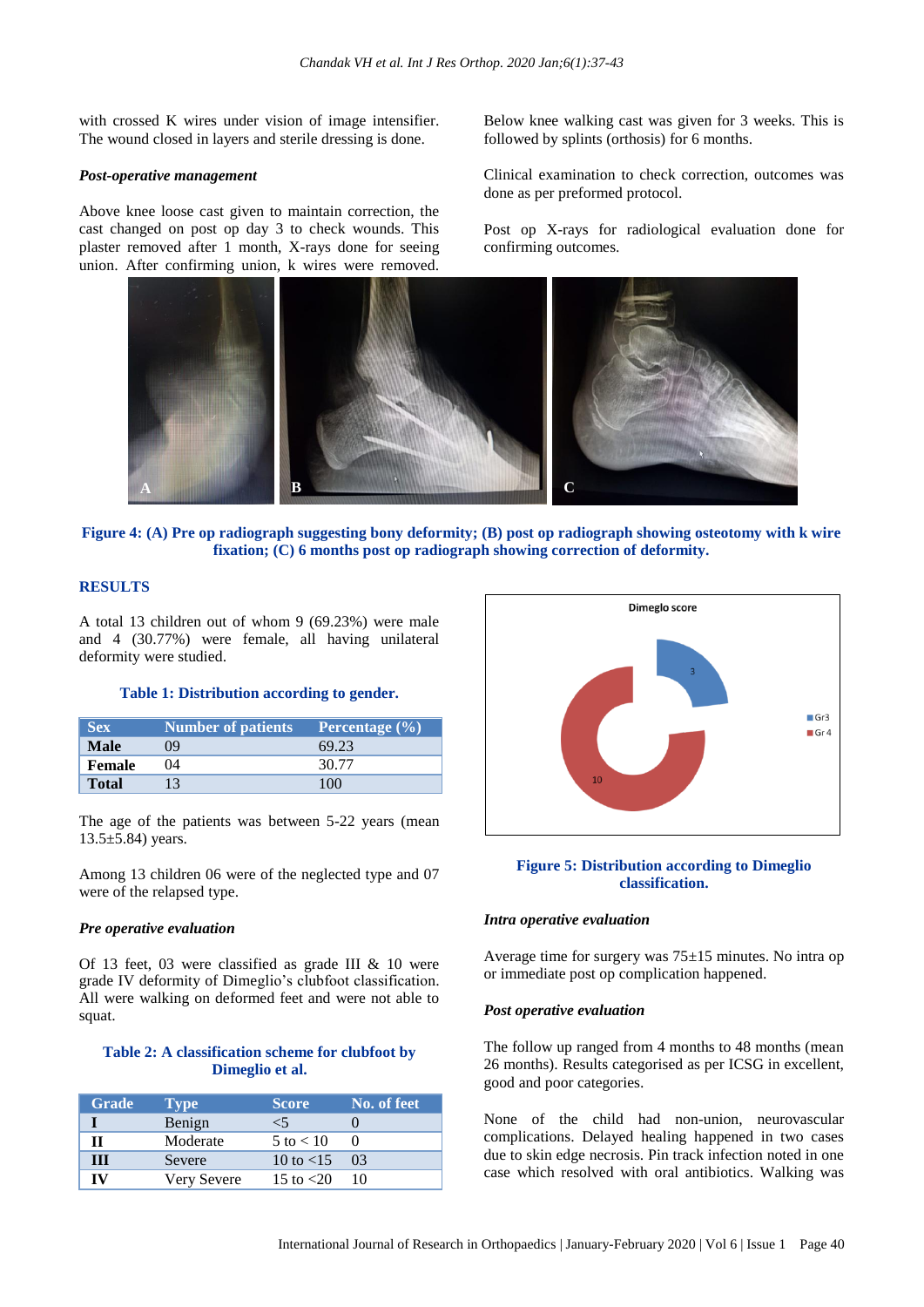delayed by 2 weeks post cast removal due to some pain and discomfort. Average recovery period was 20-80 days (mean 50 days).

## *Follow up evaluation*

# **Table 3: Classification of results according to Bensahel et al and ICSG score.**

| <b>Results</b>   | <b>Score</b> | No. of feet | $\frac{0}{\sqrt{2}}$ |
|------------------|--------------|-------------|----------------------|
| <b>Excellent</b> | $0 - 5$      | 10          | 76.92                |
| Good             | $6-15$       |             | 23.07                |
| Fair             | $16-30$      |             |                      |
| Poor             | > 30         |             |                      |
| <b>Total</b>     |              | 13          | 100                  |

As per ICSG out of 13 patients, 10 (77%) had excellent results and 03 (23%) had good results. No patient had fair and poor results.

All except one achieved complete squatting by 4 months of time. One case had difficulty in squatting for 8 months which later could be achieved by compensatory mechanism.

Out of 13 feet, 05 children were younger than 10 yrs and 08 were older than 10 yrs. The results shows that frequency of excellent results was higher in younger children  $($ <10 yrs) than the older  $(10+$  yrs) children.

None of the patients had pain in the foot or operative area in any activity at final follow up, squatting was possible in all the patients.

## **Table 4: Relationship between age at surgery and results.**

| Age at surgery   |                    |                    |                    |                    |              |                           |  |
|------------------|--------------------|--------------------|--------------------|--------------------|--------------|---------------------------|--|
|                  | Less than 10 years |                    | 10 years and above |                    | <b>Total</b> |                           |  |
| <b>Results</b>   | No. of feet        | Percentage $(\% )$ | No. of feet        | Percentage $(\% )$ | No. of feet  | <b>Percentage</b> $(\% )$ |  |
| <b>Excellent</b> | 04                 | 80%                | 06                 | 75%                |              |                           |  |
| Good             | 01                 | 20%                | 02                 | 25%                | 03           | 23                        |  |
| Fair             | $\theta$           |                    |                    |                    |              |                           |  |
| Poor             |                    |                    |                    |                    |              |                           |  |
| <b>Total</b>     |                    | 100%               | 08                 | 100                |              | 100                       |  |

## **DISCUSSION**

#### *Tenotomies and myotendinous release*

The severity of the deformity and the degree of rigidity appear to be fundamental elements for its indication. However, the limits of severity and rigidity that guide closed arthrodiastasis, the association with tenotomies, and the use of osteotomies are still subjects of discussion.<sup>5</sup>

In skeletally immature patients, up to 10 or12 years, there are advantages to this approach, which minimizes damage related to the development and growth of the bones of the tarsus and metatarsus.<sup>5</sup> The soft tissue procedures on feet with severe deformities (Dimeglio III and IV) and in recurrent cases after previous treatments, associated with neurological injuries or neuromuscular diseases and arthrogryposis, appear to have better results, with less overload on the system or even lower incidence of complications, residual deformities, and relapses, in addition to the reduced correction time when compared with the closed treatment.<sup>6</sup> The indications typically include Achilles tenotomy, which can be open or percutaneous (Hoke or White techniques), and plantar fasciotomy. Other tenotomies include tenotomy of the flexor hallucis longus, fingers, and posterior tibial, which can like-wise be performed using percutaneous or minimally invasive, complete, or Z-shaped techniques. The percutaneous tenotomy of the flexors of the fingers

and hallux is usually made through the inter phalangeal joint of the fingers, with a No. 15 scalpel blade.<sup>7</sup>

#### *Bone procedures and osteotomy*

Foot osteotomies are mainly indicated in skeletally mature patients (over 10-12 years) with severe deformities (Dimeglio III and IV), and extremely rigid feet.<sup>8</sup> Osteotomies can be classified as (1) calcaneal (of the posterior tuberosity or below the subtalar joint); (2) talo-calcaneal (anterior talo-calcaneal, V-shaped, Yshaped, or dome-shaped); (3) midfoot (navicular-cuboid or cuboid-cuneiform); and (4) forefoot (metatarsal or phalangeal). The related osteotomies combinations are listed. They can be per-cutaneous (with pre-burring or with a Gigli saw) or open. $9$ 

Cuboidectomy associated with soft tissue procedures presented good results in the series published by Faldini  $et$  al.<sup>10</sup>

In our study we found excellent results in 77% cases and good in 23% cases which is similar to the other studies mentioned here. The rate of positive results (excellent or good) observed in the comparison between the pre- and post-operative Dimeglio scores is 88%, according to El-Sayed.<sup>11</sup> Makhdoom et al observed good results in 74% of patients, using the scale pro-posed by Renkerand and Carpenter.<sup>12</sup> Refai et al using the AOFAS score as a reference identified  $84\%$  good results.<sup>13</sup> Good results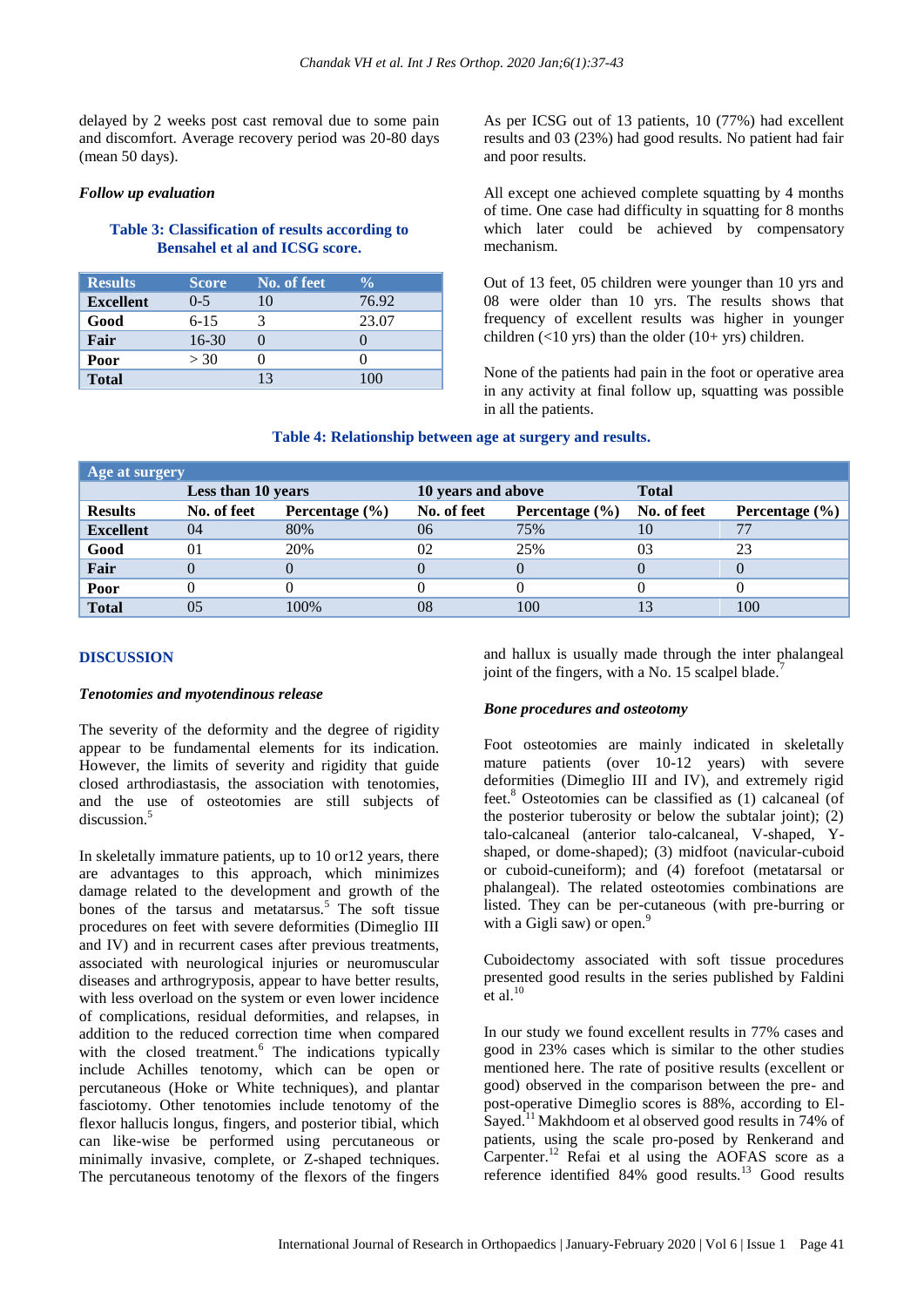were also observed by Ahmed et al (72%), Franke et al (100%), Devadoss et al (72%), Kocaöglu et al (90%), de la Huerta (100%), and Ferreira et al (78.9%).<sup>6,7,9,14,15</sup> Although the numbers of good results were high, the diversity of cases and lack of prospective protocols limits the comparison among the series, as well as prospective evaluation with better statistical value and consequent significance.<sup>15</sup> The scores proposed and used are also quite varied in the literature. Saghieh et al emphasized this limitation and suggested the use of the International Clubfoot Study Group scoring system (ICFSG) as a proposal for prospective evaluation.<sup>16</sup>

In 1940, cole popularised a dorsiflexory osteotomy through the lesser tarsus to correct a cavus type condition.<sup>17</sup> Our technique is similar to cole's osteotomy but used for treatment of neglected CTEV correction.

The only disadvantage observed in our study was shortening of the foot in some cases which is comparable to other studies by Graham et al Laaveg et al, Wynne-Davies et al.<sup>18-20</sup>

We have discussed only neglected cases beyond 5 years of age with Dimeglio Grade III onwards.

Usually all these deformities have contracted TA which is one of the major deforming forces. TA lengthening corrects equinus by unlocking heel. Also it helps to avoid calcaneal osteotomies. Conventional procedures like Dwyer, Evans alone have failed to give complete correction, so combination of different procedures is required.

With our described technique excellent to good results were achieved in all cases with very much cosmetic scar and without undue skin scarring. Since we don't touch any of the articular surfaces in this technique, so no incidence of stiffness or painful joints. No bone grafts are required in this technique. Numbers of follow ups required are less & are placed at minimum 3 weeks duration. Compliance & education of patients like in JESS/ Ilizarov is not required so more patient friendly. It is very much cost effective technique. Only disadvantage is some shortening of foot compared to conservatively treated cases.

## **CONCLUSION**

CTEV is best to be treated at the early age with Ponseti's casting method. In neglected cases many management options are available but most of them require good compliance and extensive patient education for maintenance of correction.

With our technique we can achieve satisfactory outcomes in single sitting surgery with cosmetically optimal foot  $\&$ minimum patient compliance.

It can be concluded from analyzing this case series that treatment of neglected clubfoot using single stage procedure dorsal close wedge osteotomy with soft tissue release has a high rate of good and excellent results, with low frequency of complications. But still, long term follow up with larger sample size of patient is required for knowing the detailed outcome of this procedure.

*Funding: No funding sources Conflict of interest: None declared Ethical approval: Not required*

## **REFERENCES**

- 1. Penny JN. The neglected clubfoot. Techn Orthop. 2005;20(2):153-66.
- 2. Ganger R, Radler C, Handlbauer A, Grill F. External fixation in clubfoot treatment - a review of the literature. J Pediatr Orthop B. 2012;21(1):52-8.3.
- 3. Ferreira RC, Stefani KC, Fonseca Filho FF, Santin RA. Correc¸ãodo pé torto congênito inveterado e recidivado pelo método deIlizarov. Rev Bras Ortop. 1999;34(9/10):505-12.
- 4. Dimeglio A, Bensahel H, Souchet P, et al. Classification of clubfoot. J Pediatr Orthop B. 1995;4:129-36.
- 5. Kirienko A, Villa A, Calhoun JH. Ilizarov technique for complex foot and ankle deformities. Philadelphia, PA:Taylor& Francis; 2004.
- 6. Kocao˘glu M, Eralp L, Atalar AC, Bilen FE. Correction of complex foot deformities using the Ilizarov external fixator. J Foot Ankle Surg. 2002;41(1):30-9.
- 7. Ahmed AA. The use of the Ilizarov method in management of relapsed club foot. Orthopedics. 2010;33(12):881.
- 8. Franke J, Grill F, Hein G, Simon M. Correction of clubfoot relapse using Ilizarov's apparatus in children 8-15 years old. Arch Orthop Trauma Surg. 1990;110(1):33-7.
- 9. De la Huerta F. Correction of the neglected clubfoot by the Ilizarov method. Clin Orthop Relat Res. 1994;(301):89-93.
- 10. Faldini C, Traina F, Di Martino A, Nanni M, Acri F. Can selectivesoft tissue release and cuboid osteotomy correct neglectedclubfoot? Clin Orthop Relat Res. 2013;471(8):2658-65.
- 11. El-Sayed M. Ilizarov external fixation for management of severe relapsed clubfeet in older children. Foot Ankle Surg. 2013;19(3):177-81.
- 12. Makhdoom A, Qureshi PA, Jokhio MF, Siddiqui KA. Resistant clubfoot deformities managed by Ilizarov distraction histogenesis. Indian J Orthop. 2012;46(3):326-32.
- 13. Refai MA, Song SH, Song HR. Does short-term application of an Ilizarov frame with transfixion pins correct relapsed clubfoot in children Clin Orthop Relat Res. 2012;470(7):1992-9.
- 14. Devadoss A, Devadoss S, Kapoor A. Differential distraction for relapsed clubfoot deformity in